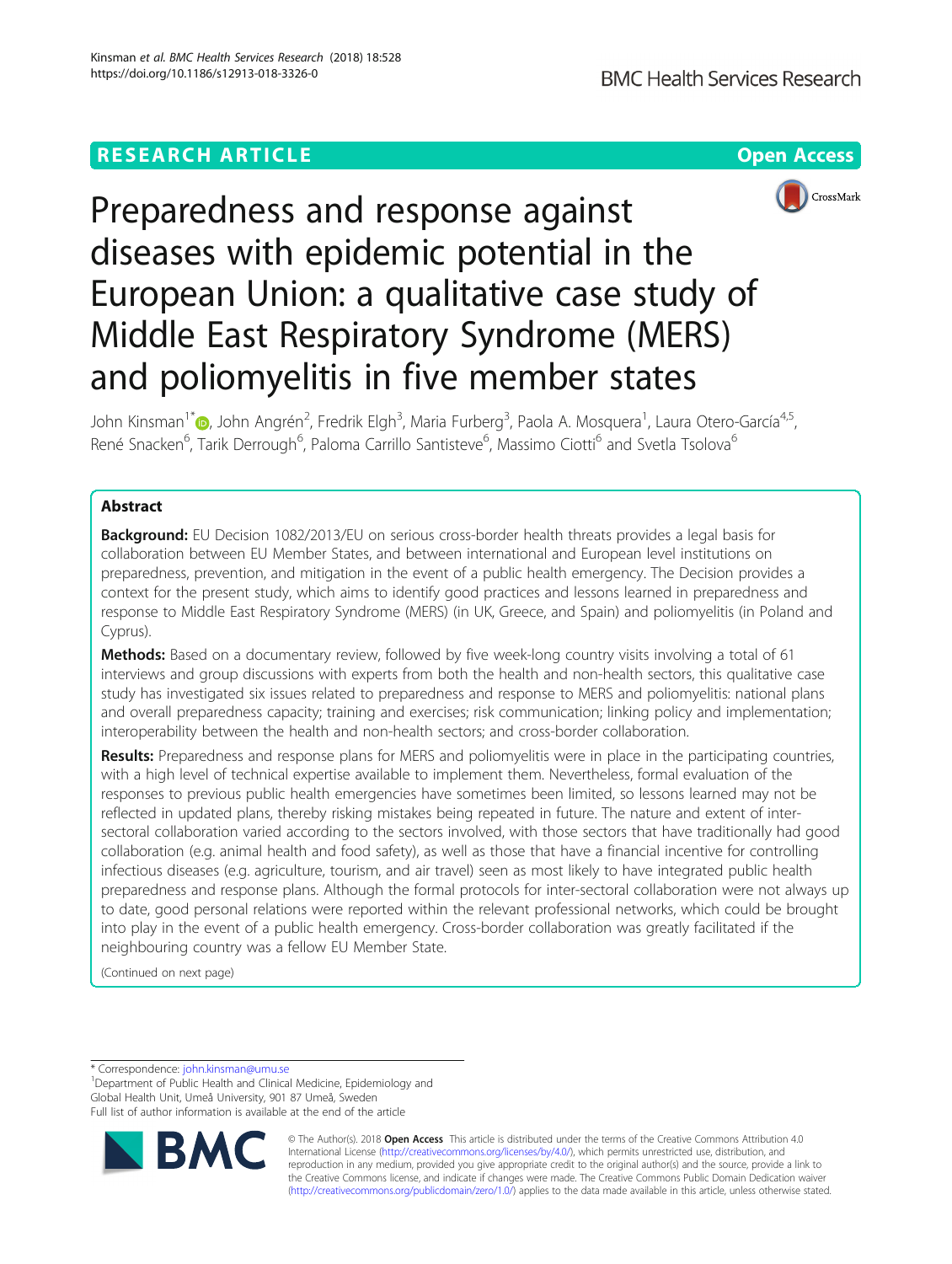## (Continued from previous page)

**Conclusions:** Infectious disease outbreaks remain as an ongoing threat. Efforts are required to ensure that core public health capacities for the full range of preparedness and response activities are sustained.

Keywords: Public health, Preparedness and response, MERS-coronavirus, Poliomyelitis, Cross-border, Inter-sectoral, Risk communication, Interoperability, European Union

## Background

EU Decision 1082/2013/EU (October 2013) on serious cross-border health threats provides a legal basis for collaboration and information exchange between EU member states, and between international and European level institutions on preparedness, prevention, and mitigation in the event of a public health emergency [[1](#page-11-0)]. This work entails a wide range of activities, including ensuring laboratory capacity for disease diagnosis; requiring hospitals to have plans in place to safely and effectively treat patients as well as to minimize the risk of nosocomial transmission; developing and maintaining strong surveillance systems to identify new cases; ensuring strong inter-sectoral collaboration, in particular between the relevant health and non-health sectors; and developing capacity for the provision of effective risk communication to the public and to health professionals [[2](#page-11-0)] [\[3\]](#page-11-0) [\[4](#page-11-0)] [[5](#page-11-0)] [\[6\]](#page-11-0).

Among the health threats that are considered important within the context of EU Decision 1082 – insofar as an outbreak in one EU country potentially represents a threat to all the others – are poliomyelitis and respiratory diseases such as Middle East Respiratory Syndrome (MERS) [[7\]](#page-11-0). The importation and spread of MERS or a reintroduction of poliomyelitis into the EU could have significant social, economic and political ramifications. In this sense, the legal framework provided by EU Decision 1082 offers an effective basis for discussions about European preparedness and response.

MERS and poliomyelitis are very different diseases, both clinically and epidemiologically. MERS is a respiratory infection, first identified in 2012 [\[8](#page-11-0)] and now seen as one of the top emerging pathogens with potential for causing a severe outbreak [[9](#page-11-0)]. It appears that the ultimate source of most MERS outbreaks is camels who infect humans, with most human cases – whether autochthonous or imported – caused by secondary or tertiary nosocomial transmission within the healthcare sector [[10\]](#page-11-0) via an infected person's respiratory secretions [\[11\]](#page-11-0). As of April 4, 2017 there had been 1936 cases reported by health authorities worldwide, of whom 690 (36%) had died  $[12]$  $[12]$  $[12]$ ; while within the EU there have been 15 cases, with 7 (47%) deaths [[13\]](#page-11-0) [[14\]](#page-11-0). MERS has not been declared by WHO to be a Public Health Emergency of International Concern (PHEIC), but the Committee responsible for this decision has nonetheless stated that "the progress [made to date against MERS] is not yet

sufficient to control this threat and until this is achieved, individual countries and the global community will re-main at significant risk for further outbreaks" [[15\]](#page-11-0).

Where human-to-human infection does occur (usually to members of the same household of the index case, other patients, or health care workers  $[16]$  $[16]$ , the mean number of secondary cases generated by a typical infectious individual, called  $R_0$ , has been calculated as generally being < 1 [[17](#page-11-0)]. In other words, the outbreak would die out by itself. However, a MERS outbreak in South Korea in 2015 – introduced by a single imported case from Saudi Arabia – illustrated the dramatic effect the disease can have on the local or national healthcare systems. This outbreak, involving 185 cases, was driven primarily by delayed diagnosis of a few index patients, with the result that the reproductive number  $(R_0)$ greatly exceeded 1 in the early stages of the outbreak [\[18](#page-11-0)] [[17](#page-11-0)]. It is not known whether these individuals became super-spreaders for clinical, virological, environmental, or social reasons, and it is precisely this uncertainty which highlights the importance of good preparedness against a potential upsurge in MERS cases in Europe.

By contrast to MERS, poliomyelitis is a vaccine preventable disease, spread predominantly by the faecal–oral route. Significant resources have been dedicated to bring about the global eradication of polio, but on 28 May 2014, WHO declared the ongoing international spread of poliomyelitis to be a Public Health Emergency of International Concern (PHEIC) [\[19\]](#page-11-0). The WHO European Region has been officially polio-free since 2002 [[20](#page-11-0)], but this status has been challenged several times in recent years by events in nearby countries. In 2013–2014, wild poliovirus was detected in sewage samples in Israel, and cases of paralytic poliomyelitis were confirmed in Syria at a time when several EU countries were receiving refugees from Syria fleeing the political unrest  $[21]$  $[21]$  $[21]$ . In addition, two cases of circulating vaccine-derived poliovirus (cVDPV) were confirmed in Ukraine in July 2015 [\[22\]](#page-11-0).

Continued vigilance against the two diseases in Europe is, therefore, essential. Given this, the European Centre for Disease Prevention and Control (ECDC) has initiated a series of case studies to review the public health preparedness status of the health and other relevant sectors in three EU Member States with respect to MERS (the UK, Greece, and Spain, which to date have had 4, 1, and 0 cases respectively) and two EU Member States with respect to poliomyelitis (Poland and Cyprus). Poland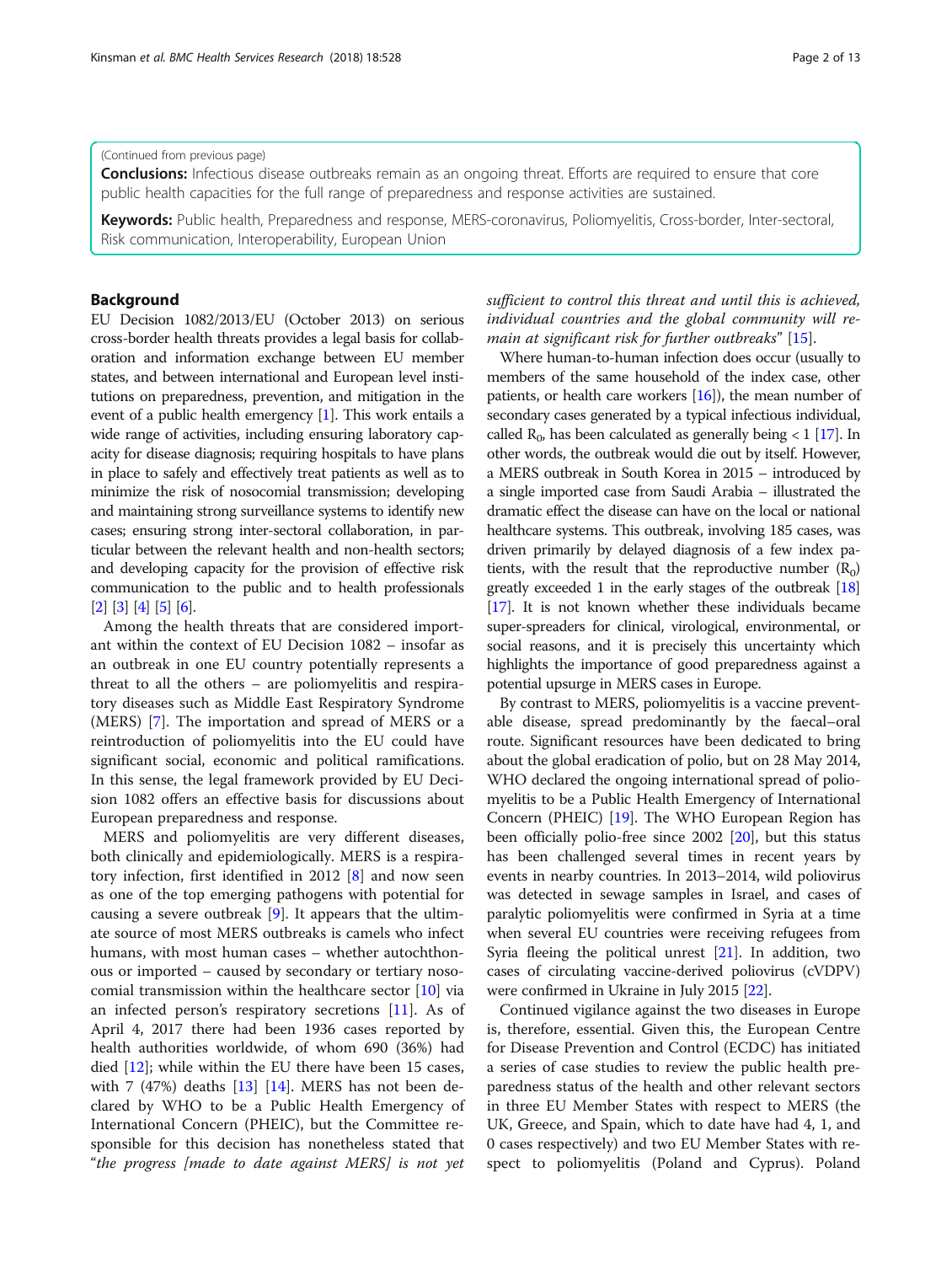borders the region of Ukraine where the outbreak of cVDPV was identified in 2015; while the migrant crisis may place Cyprus at risk of poliomyelitis importation. The European Regional Certification Commission for Poliomyelitis Eradication's (RCC) 2015 report concluded that both Poland and Cyprus were considered to be at 'intermediate risk' of subsequent transmission of poliovirus in the event of an imported case [\[23](#page-11-0)].

In addition to its being a serious emerging infectious disease in its own right, MERS was taken as a case study that could provide insights into preparedness planning for respiratory diseases including influenza and pandemic influenza, as well as into the links between human and animal health. Poliomyelitis was included as a case to review preparedness planning for vaccine preventable diseases targeted for elimination by WHO with the potential for serious outbreak impact, along with related environmental and containment issues. The selection of countries was based on (a) actual cases or the potential for cases to emerge due to proximity of the health threat, and (b) an expression of interest to participate from the country.

This is the background for the present paper, which aims to identify good practices, lessons learned, and gaps in preparedness and response to MERS and to poliomyelitis respectively in the five countries. This aim is in line with EU Decision 1082/2013/EU [\[1](#page-11-0)], which provides the legal framework for addressing cross border health threats, including analysis of preparedness planning, interoperability between health and non-health sectors, business continuity, and cross border collaboration. The study also aimed to provide insights into the ways in which the capacities and capabilities for these domains (concerning, for example, training, simulation exercises, risk communication, and challenges in the implementation process) have been considered by the key stakeholders. Based on our findings, we propose approaches for strengthening public health emergency preparedness plans for the five participating countries and for other EU Member States.

## Methods

This study used a qualitative case study methodology [[24\]](#page-11-0), which included (i) a documentary review, based on published and unpublished materials; and (ii) a series of face-to-face, open-ended, semi-structured interviews and focus groups with experts from both the health and non-health sectors who either played some role in responding to the MERS case/s in their country, or who are engaged in preparedness and response activities against polio.

In order to minimise bias in the documentary database, the material collected came from two independent sources: internet databases, which were searched by our research team, and which produced predominantly English-language material; and documents provided to us by each country's ECDC National Focal Point (NFP) for Preparedness and Response, $<sup>1</sup>$  who was our key country contact.</sup>

The internet searches involved databases such as Google Scholar and PubMed, using search terms including the name of the country, 'preparedness plan', 'MERS', 'influenza', 'polio', 'standard operative procedure', etc. Material provided by the ECDC NFPs included (i) Policies that may be related to the EU Decision on serious cross-border public threats; (ii) Relevant reports and findings from previous EU-supported studies; (iii) Standard Operating Procedures, contingency plans and guidelines in the event of a pandemic respiratory disease threat; (iv) Lessons learned from any simulation or training exercises that may have been conducted. Some of this was available only in the local language, so it was translated into English using online software, thus enabling us to develop a good sense of the key points made.

Analysis of the documents was conducted on a thematic basis (i.e. including preparedness plans, inter-sectoral collaboration, risk communication etc.), with the major points on each theme extracted and reviewed carefully by the research team prior to the field visit. This process served to provide an understanding of the specific country context, as well as to inform the questions that we asked during the interviews.

For the interviews and focus groups, the ECDC NFP and his/her institution also took responsibility for organizing an intensive week of meetings with representatives from key agencies and sectors. The criteria for selection reflected the specifics of the respective case studies: for MERS, as a respiratory infection, experts were interviewed from the national public health authorities, the Ministry of Health, ambulance services, laboratory specialists, infectious disease doctors; and from non-human health sectors such as travel, transport, health journalism, and animal health. For polio, the National Certification Committee for Polio was also represented, along with non-health sectors such as border control, the Interior Ministry, and non-governmental organizations such as the Red Cross. Once a provisional list of relevant experts had been agreed, contact was made with them by the country counterparts to arrange for an interview.

The interviews and focus groups for MERS were conducted in the UK (England), Greece, and Spain during September–October 2014; while those for poliomyelitis were conducted in Poland and Cyprus during November 2015. A total of 35 and 26 interview sessions were held for MERS and poliomyelitis respectively; of these, 36 were with people from the health sector and 25 were with people from non-health sectors. See Table [1](#page-3-0) for a summary, and Additional file [1](#page-10-0) for details of the interviewees' affiliations.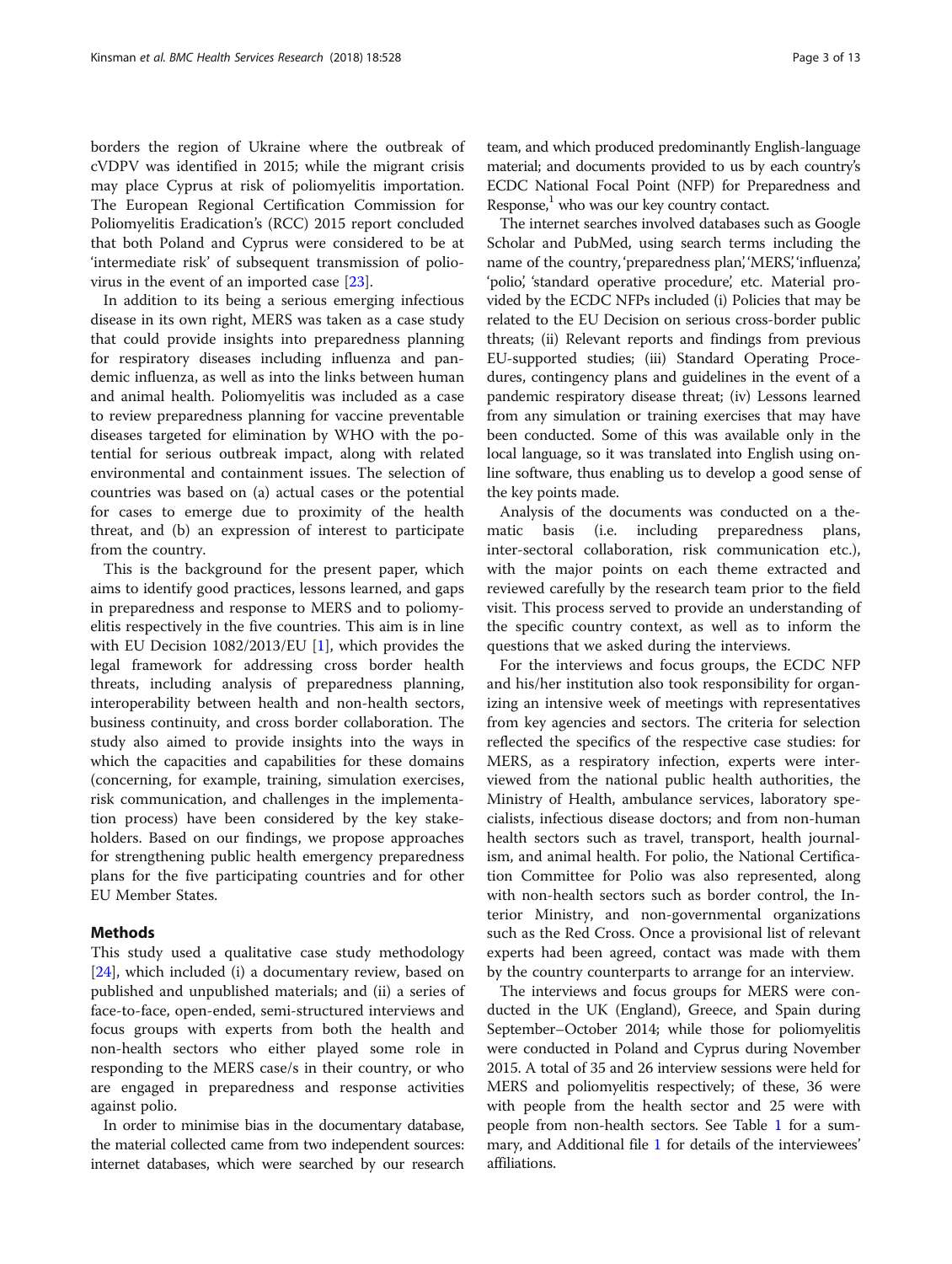<span id="page-3-0"></span>Individual interviews were conducted whenever possible, but in some cases, focus groups of different sizes were organised in order to involve more participants in the discussion, thereby enabling us to record opinions from different stakeholders at the same time, and to hear a wider range of perspectives. The interview sessions in Greece, England and Spain included from one to three respondents each; the numbers were similar for most sessions in Cyprus and Poland, but some of the sessions involved group discussions with up to 8 and 20 respondents respectively. We had requested for the focus groups to include no more than 10 people, but local organisers and the willingness of experts to participate sometimes added to that number. Similar questions were asked in the individual interview as in the group interviews. Material from the interviews and the focus groups was combined for the analysis.

For the interviews and focus groups, we developed pools of questions for both MERS and polio, in cooperation with the ECDC NFPs, which aimed at reflecting the objectives of the study concerning planning and preparedness policies and practices, risk communication, training and exercises, vaccination (for polio), surveillance, and issues to do with inter-sectoral and cross-border coordination. One over-riding sub-set of the questions was asked to all interviewees, regardless of their particular position; another sub-set of questions concerned issues specific to the interviewee's particular sector or position; and a final sub-set of questions was used only if time permitted. Interviewees were also free to discuss other, additional issues that they considered to be important, but which were not included in our pre-determined list. Through this process, we received responses to each question from a range of different people in different positions, thereby facilitating triangulation of the data in each country. We do not claim to have achieved data saturation in all the issues covered, but, because of the range and expertise of the people we interviewed in each country, we are confident that all the major relevant points were raised.

Oral and, where feasible, written informed consent was sought and obtained from participants after explaining the objectives of the study. Interviews were conducted

face-to-face, either at the interviewees' office or at the ECDC NFP's home institution; and interviewees took part purely in their professional capacity.

Most of the interview sessions lasted around 60 min. All except for four of the interviews in the UK, Greece, Poland and Cyprus were conducted in English; professional interpreters assisted in these cases. The interviews in Spain were conducted in Spanish by native speakers. All five country visits were focused primarily on the national level, but in Poland, a 24-h visit was made to Rzeszów in the south east of the country, 300 km from Warsaw and near to the Ukraine border; and in Cyprus, the team spent half a day at an asylum and refugee centre at Kofinou, 50 km from Nicosia.

The interviews were conducted by researchers based at Umeå University, Sweden, which was contracted by ECDC to do this work. A senior researcher conducted the interviews in each country, supported by a junior researcher who took notes. Most of the MERS interviews were digitally recorded as an additional back-up, but, based on our experience from the MERS phase of this work, we considered it unnecessary to record the poliomyelitis interviews, so we relied exclusively on the notes instead.

The interviewers were accompanied to many of the interviews by the ECDC NFP or his/her representative, which greatly facilitated the introductions and the presentation of the study objectives. The interviewees had received the questions in advance of our visit, so they were able to review the topics and prepare their responses as they saw fit.

After each interview, the investigators exchanged views on what had been discussed, and agreed on some of the key points raised. Notes were finalized at the end of each working day, and collectively these constituted the dataset used in the production of five country-specific reports.

A debriefing meeting was held after the last interview on the last day of each country visit, including the two interviewers, the ECDC NFP, and representatives from the national public health authorities, the Ministries of Health, Internal Affairs and other invited representatives, and colleagues from ECDC in Stockholm (via teleconference

Table 1 Number of interview sessions for the two investigated diseases, conducted by sector, in each of the five participating countries

|              | Disease     | Health Sector interview sessions | Non-Health Sector interview sessions | Total number of interview sessions |
|--------------|-------------|----------------------------------|--------------------------------------|------------------------------------|
| UK (England) | <b>MERS</b> |                                  | 6                                    |                                    |
| Greece       | <b>MERS</b> | 6                                | 6                                    | 12                                 |
| Spain        | <b>MERS</b> |                                  |                                      | 12                                 |
| Poland       | Polio       | 9                                | 4                                    | 13                                 |
| Cyprus       | Polio       | 9                                | 4                                    | 13                                 |
| <b>TOTAL</b> |             | 36                               | 25                                   | 61                                 |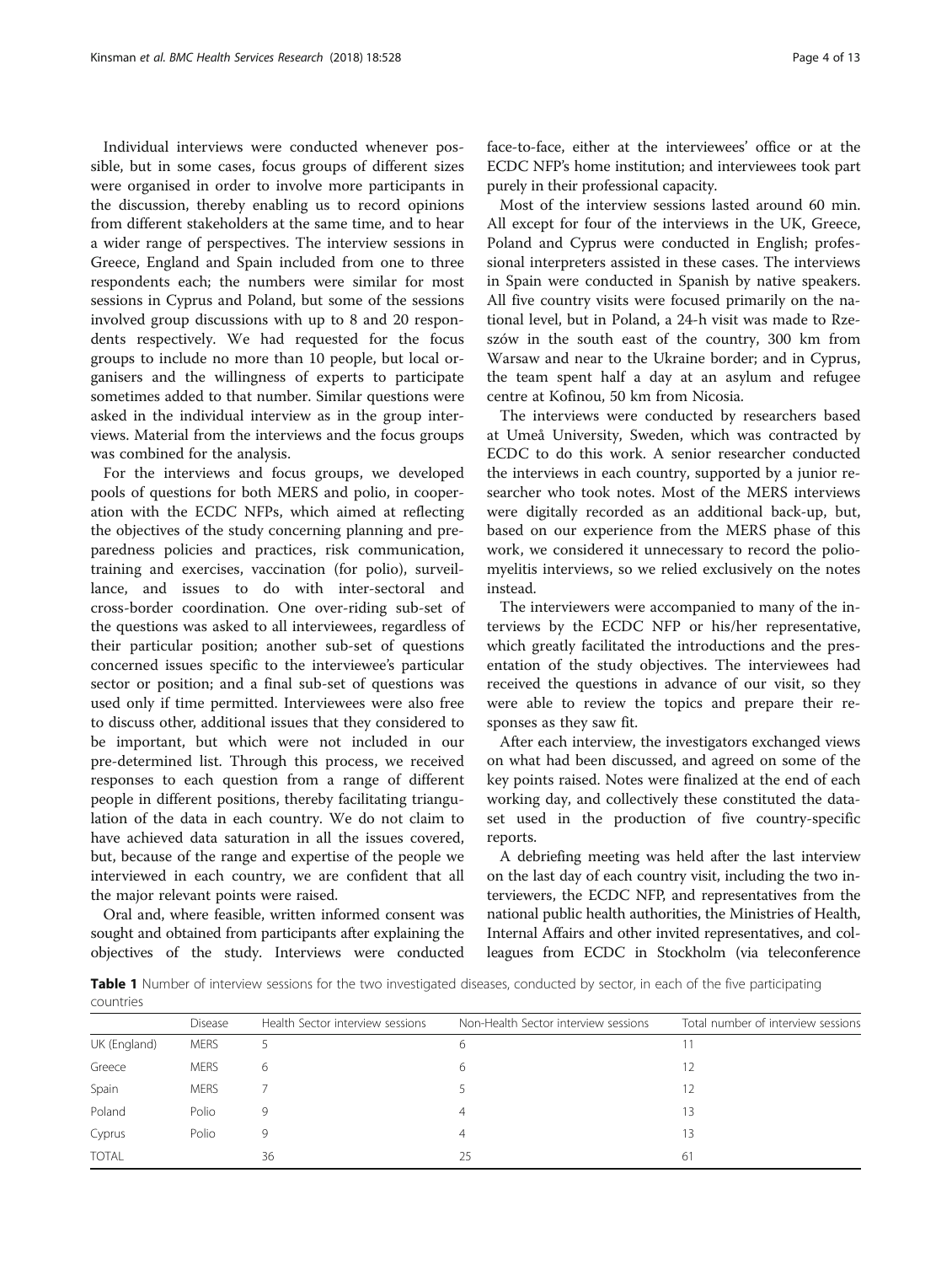link). This discussion constituted the first formal review of the week's work, and as such proved to be a valuable moment for reflection and validation of the initial analysis.

When the field work week was over, the data were subjected to thematic analysis, based on a number of pre-determined themes (e.g. preparedness planning, risk communication, training etc., as delineated above), but a few other themes also emerged inductively from the data during analysis. These analyses provided the basis for country-specific reports, each of which were then sent to the respective ECDC NFP for review and an opportunity to correct, clarify and otherwise comment on the conclusions drawn. In turn, the five (unpublished) country reports formed the basis for the present article.

## Results

The findings from the country visits are presented collectively below, in six broad themes, and with commentary on both MERS and polio. Where possible, countries are anonymized in this discussion. Similarly, we have not used quotations in the text, as agreed with the National Focal Points in the participating countries, in order to preserve confidentiality.

## National plans and overall preparedness and capacity

The overall perception of our interviewees in all five participating countries was that the level of preparedness for MERS and poliomyelitis respectively was high. Clear legal frameworks exist which indicate specific roles and responsibilities, and the key actors in each country appeared to be well informed about these. Networks with appropriate resources and diagnostic capacity for the two diseases also exist in all the countries. However, although these are well-integrated and properly functioning formal systems, informal personal networks and contacts both within the health sector and between the health and relevant non-health sectors were widely considered as being key to the effectiveness of process and practice in preparedness and response.

In countries where MERS preparedness was analysed, pandemic influenza preparedness plans exist in each of the UK, Greece, and Spain, and, as a respiratory infection, these were seen as being of at least some relevance to MERS (see [https://ecdc.europa.eu/en/seasonal-in](https://ecdc.europa.eu/en/seasonal-influenza/preparedness/influenza-pandemic-preparedness-plans)[fluenza/preparedness/influenza-pandemic-prepared-](https://ecdc.europa.eu/en/seasonal-influenza/preparedness/influenza-pandemic-preparedness-plans)

[ness-plans](https://ecdc.europa.eu/en/seasonal-influenza/preparedness/influenza-pandemic-preparedness-plans)). However, while these plans are in the public domain and are therefore easily accessible, they have not been updated for several years, which points to potential gaps in preparedness. Operationally, we were informed that much knowledge and experience has been gained through various global public health events since the beginning of the century, such as Severe Acute Respiratory Syndrome (SARS, 2003), the influenza A(H1N1)pdm09 pandemic (2009), and Ebola (2014–2016); and many of

the practices and lessons learned from these threats have been sufficiently generic to prepare frontline health workers and the relevant authorities for MERS. One of the major lessons learned from these events has been the necessity to develop systems for increasing health care capacity in the event of a pandemic or a major outbreak. We were informed that these systems include plans to utilise the private sector if the public sector is overwhelmed by, for example, MERS cases; and also the reorganisation of hospital ward structures such that an entire ward could be given over to patients with MERS, thereby minimising the danger of cross-infection between patients in different wards.

In relation to polio, all EU countries are obliged by the WHO's Regional Certification Commission for Poliomyelitis Eradication (RCC) to ensure that they have poliomyelitis preparedness plans in place, including access to vaccine in case of an outbreak or plans on how to get some; and, through their obligatory annual reports to the RCC, Cyprus and Poland have both shown that they comply with this [[23\]](#page-11-0). Overall poliomyelitis vaccination rates are high in both Cyprus and Poland (97 and 92%, respectively for the three doses, according to 2015 data [[25\]](#page-11-0)), but both countries nonetheless have relatively small but still significant numbers of refugees and populations that are hard to reach in vaccination campaigns (e.g. Roma people) and which are therefore vulnerable in case of a poliomyelitis virus outbreak. Under such circumstances it is important to have well-functioning surveillance systems in place in order to identify potential poliomyelitis cases. Acute Flaccid Paralysis (AFP) surveillance is regarded as the gold standard for detecting cases of poliomyelitis [[26\]](#page-11-0); it involves finding and reporting children with AFP; transporting stool samples for analysis; isolating and identifying poliovirus in the laboratory; and mapping the virus to determine the origin of the virus strain. According to WHO guidelines, environmental surveillance can be justified in some specific situations in addition to AFP surveillance [\[27\]](#page-11-0). Environmental surveillance involves testing sewage or other environmental samples for the presence of poliovirus [\[28](#page-11-0)]. Both countries have AFP surveillance systems in place. At the time of the study, environmental surveillance systems have not been introduced, however, but the requisite technical and scientific capacity does exist, should a decision be taken in the future to bring them in.

The financial crisis and subsequent austerity measures that have affected many European countries since 2009 have had a significant adverse effect on preparedness and response capacity in some countries. We were informed of budget cuts that have adversely affected recruitment of new staff as well as opportunities for trainings and other exercises. However, we were informed that emergency funding is, or would be provided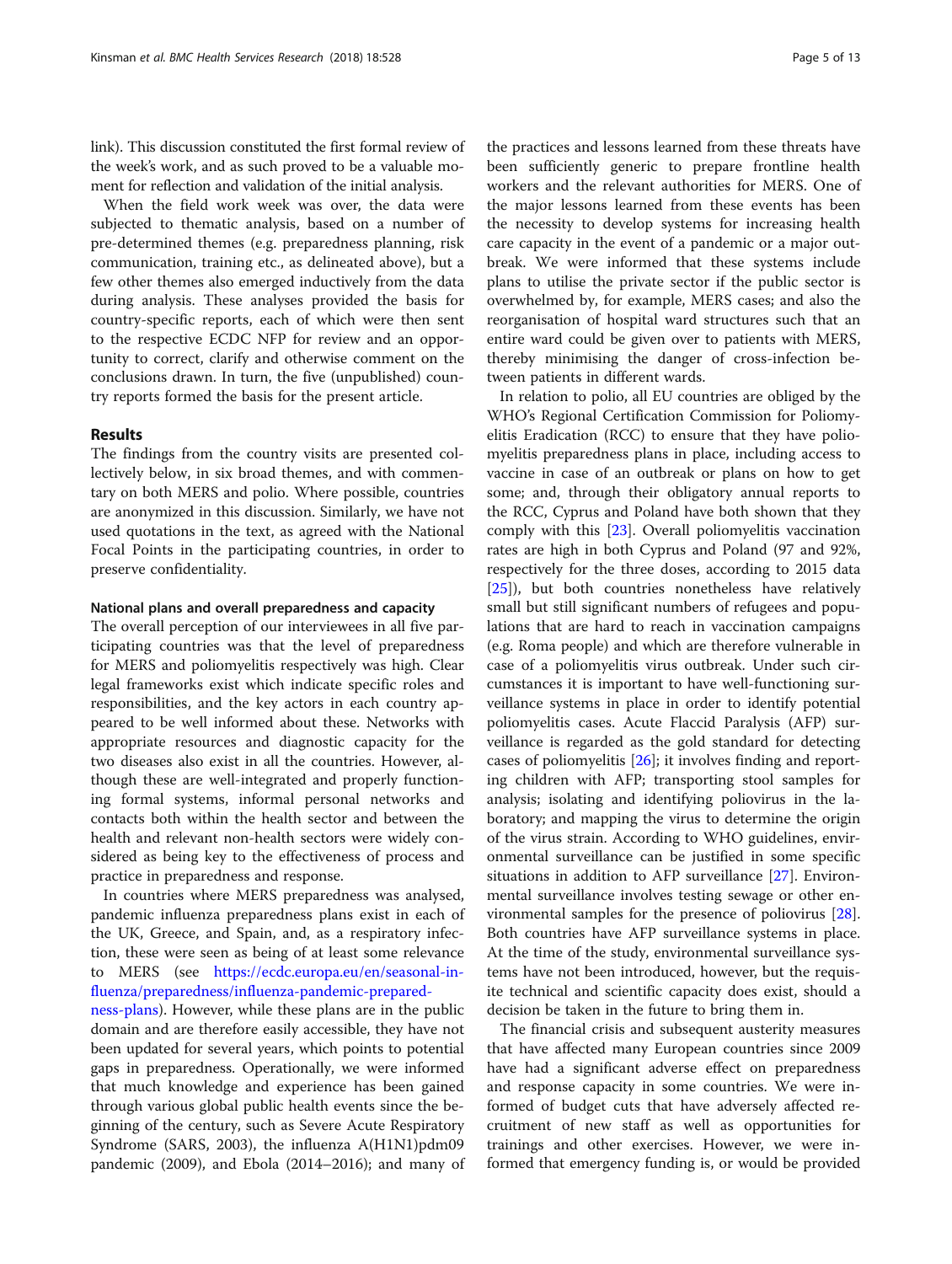in the event of a public health emergency, either directly from governmental structures tasked with dealing with crises (i.e. civil protection or Prime Minister's crisis centres), or, if such arrangements exist within the legal framework of a particular country, from the Ministry of Health.

## Training and exercises

Training and exercises (including simulation exercises (SIMEX)) are recognised as key components of any efforts to sustain public health preparedness capacity, both through their ability to identify weaknesses in the systems and because they provide a basis for developing networks of professionals that could be called upon during a public health emergency [[29\]](#page-11-0). Training and exercises can be conducted within a single country, ideally including both the health and all the relevant non-health-related sectors; or as part of a multi-country process involving neighbouring countries, including other EU Member States and/or non-EU neighbouring countries. Exercises could also provide an external impetus that demands a review of national plans, which may otherwise be seen as a low priority activity. Further, they provide an opportunity to retain staff capacities and institutional memories, including whatever lessons may have been learned from recent public health emergencies, as well as preparedness legacies from, for example, the Olympic Games (held in Greece in 2004, and the UK in 2012).

However, in at least one of the three countries we visited in relation to MERS, cuts in funding had been made for general preparedness and training activities, and national exercises had been cancelled. This significantly reduced the opportunities to enhance preparedness and response measures in the event of a serious public health threat to the country. In another country, the national preparedness plan called for exercises to ensure that business continuity arrangements are in place for the emergency services; and training for personnel whose work will oblige them to wear respirators. However, no details were given regarding how often or how extensive these trainings should be. It was suggested by our interviewees that executing table-top preparedness exercises may prove to be a less expensive, and therefore more feasible alternative than conducting full-scale simulation exercises. Where possible, these could be organised by national authorities, complemented as appropriate with input from international organisations.

The absence of poliomyelitis in Poland and Cyprus since 1984 and 1995, respectively [[30\]](#page-11-0) [[31](#page-11-0)] has diminished practical, hands-on experience of dealing with the disease. It has also diminished the perceived imperative for poliomyelitis preparedness, and as such, there have been no poliomyelitis preparedness exercises conducted in either country in recent years. Since a rapid and effective initial response is essential for controlling a poliomyelitis outbreak [[32\]](#page-11-0), this could lead to delays and a compromised response if one was to occur. That said, some interviewees did recommend that support could be provided from, for example, ECDC for a simulation exercise or training, either at national or regional level and involving all the relevant sectors, with a particular focus on risk assessment and incident analysis, alongside a review and discussion of existing outbreak response guidelines for polio.

## Risk communication

In each of the three countries we visited for MERS, media and communications experts in the respective national-level public health institutions are mandated to lead risk communication efforts for the public and for health workers during a respiratory disease epidemic or pandemic. These included the Hellenic Centre for Disease Control and Prevention in Greece, known by its Greek acronym as KEELPNO; Public Health England (PHE) in the UK; and the Coordination System for Health Alerts and Emergencies (SICAS) in Spain. One of these institutions had produced health-promoting materials that were relevant for a pandemic situation, and stored them on hidden webpages that could instantly be made public should the need arise. This is a useful model that could be applied elsewhere. Since a reportedly significant potential challenge during a pandemic concerned communicating with migrant, hard-to-reach, and non-native-speaking populations, it was pointed out that all relevant health-promoting materials should be translated into languages used by such people. Without this, they may not know how to take the necessary steps to protect themselves.

For polio, we were told that one of the most important challenges facing risk communicators who work with vaccine preventable diseases (VPDs), and specifically those who work with polio, is the fact that the public does not feel especially at risk from these diseases. With Cyprus and Poland having been polio-free for over 20 and 30 years, respectively, memories of the disease have largely faded and a majority of people are simply unaware of its potential severity. Thus there is reduced public acceptance of vaccination alongside an impression that the benefits of some vaccines may, within the current epidemiological context, only marginally outweigh their potential risks [[33](#page-11-0)]. This, in combination with the fact that there could be issues with trust in some public authorities in some of the countries visited means that providing vaccine-promoting information that is trusted, believed, and acted upon requires a carefully developed strategy. Solutions suggested to us included (i) the public health authorities making systematic efforts to understand vaccine hesitancy where it exists, and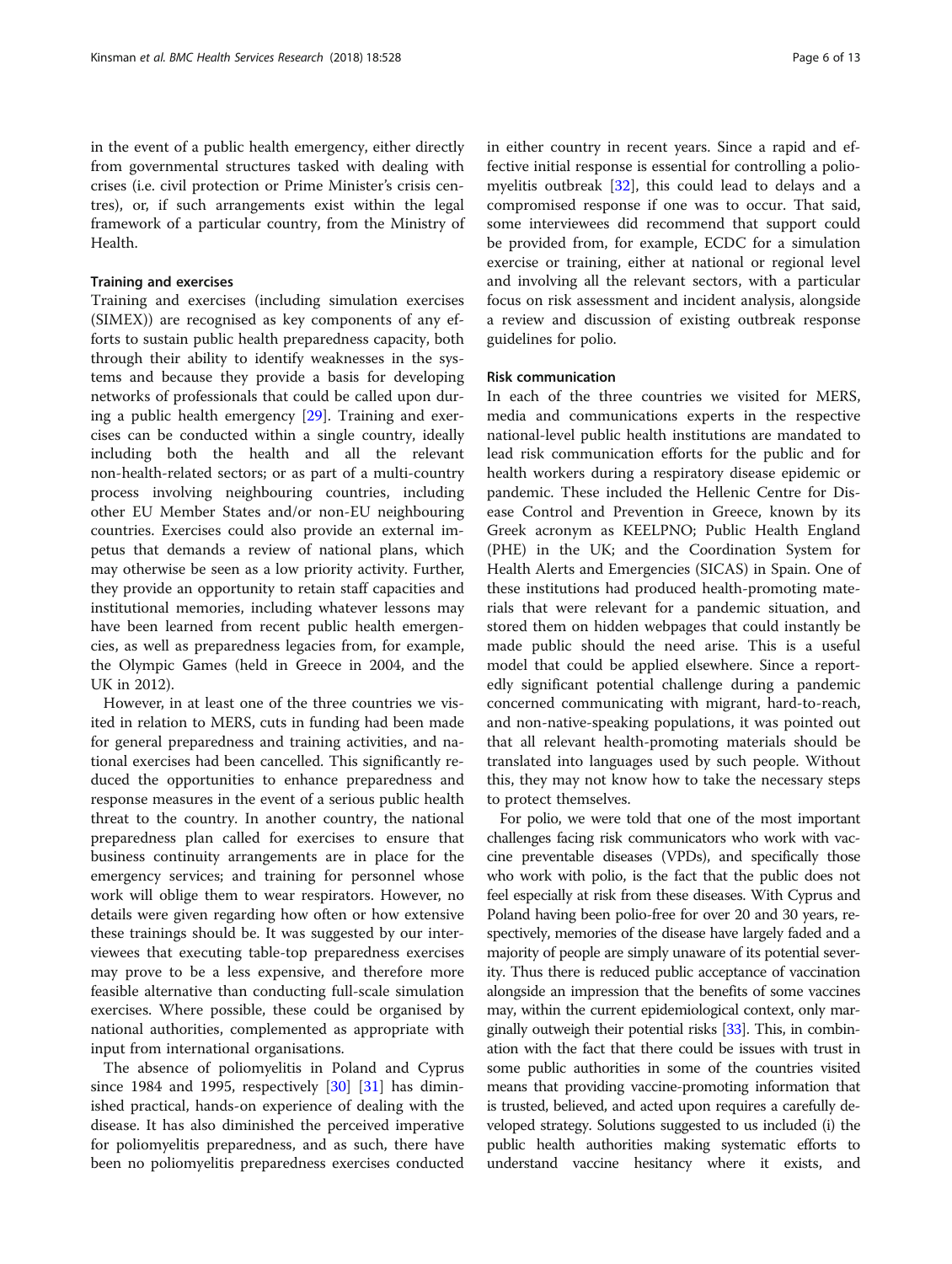responding proactively to people's concerns using appropriate information that is already available from, for example, ECDC, WHO-Euro, and the Global Poliomyelitis Eradication Initiative; (ii) conducting trainings about vaccination for journalists, who might need to be better informed about the topic so that they do not inadvertently perpetuate myths and misperceptions about vaccination; and (iii) enhanced use of social media by the public health authorities.

An important finding from several of the countries we visited was that evaluation of the risk communication strategies operated by the public health authorities is often limited or non-existent. Thus the effectiveness of the strategies is unknown, as is the extent to which the messages could be misunderstood or misinterpreted.

## From national policy to local level implementation

The relationship between the national and local levels is critical for ensuring continuity between policy and implementation, but in each of the three countries that we visited for MERS, challenges of different sorts were identified regarding the implementation of national policy at local level. These challenges arose either as a result of reportedly insufficient financial or human resources at local level, or because of particular structures or policy divisions between national, regional and local level. For example, while the decentralisation in one of the three countries was seen as a strength – as the local structures themselves developed the operational plans and as such these were 'owned' by the people who would implement them – we were also told that local authorities in that same country had differing financial capacity to implement activities above the nationally required minimum level, which could result in sub-optimal coordination of the national pandemic response, with different kinds and quality of activities in different regions.

Countries may also experience significant shortages of qualified personnel in some peripheral areas, with the result that the preparedness and response infrastructure in those places could potentially be sub-optimal. However, it was suggested that at the local level there may be areas with better inter-sectoral collaboration and coordination than many major urban centres, simply because people in the different sectors often know each other personally. In that sense, the limitations in one issue may be offset to some extent by the advantages in another.

In the case of poliomyelitis preparedness, both the countries that we visited appeared to have structures in place to ensure a coordinated and effective flow between national policy and local level implementation. As with many small countries, the Cypriot system includes some minor local level administrative functions, but since the country is so small, a large proportion of the national level administrative, legislative and organizational work

is effectively also local. Operationally, this results in a system that does not give much room for decision making power at the local level, but it also means that policies and directives tend to be easily followed and implemented.

Poland, as a much larger country, operates on a largely decentralized basis. District level authorities have authority to enforce public health regulations, including quarantine if necessary; but the Ministry of Health in Warsaw provides guidelines for the lower administrative levels in order to ensure uniformity in planning and implementation. We were not informed of any significant weaknesses in this system.

## Interoperability between the health and non-health sectors

One of the most important non-health-related sectors of relevance for MERS is, we were told, air travel. If MERS spread widely in a country, then Civil Protection agencies would be engaged, as would Border Control. In addition, working with journalists would be key to ensuring an effective response (as suggested under Risk Communication above). Collectively, these sectors represent a wide array of different actors, and ensuring interoperability between them and the health sector could represent a challenge. For example, interoperability with Border Control was reportedly poor in one of the countries we visited, with personnel said to be ill-trained regarding what to do if presented with someone presenting with respiratory distress.

By contrast, those sectors that have a clear financial incentive for controlling infectious diseases – including agriculture/animal health, tourism, and air travel – were seen as more likely to have in place public health preparedness and response plans that were interoperable with those of the health sector. Within the agricultural sector, for example, while there are very few camels in Europe, recent evidence points to the possibility that pigs are susceptible to the MERS virus [\[34\]](#page-11-0). The historically strong collaboration between the animal and human health sectors that exists in many countries provides a good basis for addressing the potential risks arising from this finding. Such collaboration can be seen within the context of the 'One Health' approach, which "recognizes that the health of humans, animals and ecosystems are interconnected, [and which] involves applying a coordinated, collaborative, multidisciplinary and cross-sectoral approach to address potential or existing risks that originate at the animal-human-ecosystems interface" [[35](#page-11-0)].

Safety is of course also a primary concern for airlines, as their very survival depends on ensuring safe travel. Consequently, systematic thinking about safety has been fully integrated into all aspects of this sector. At one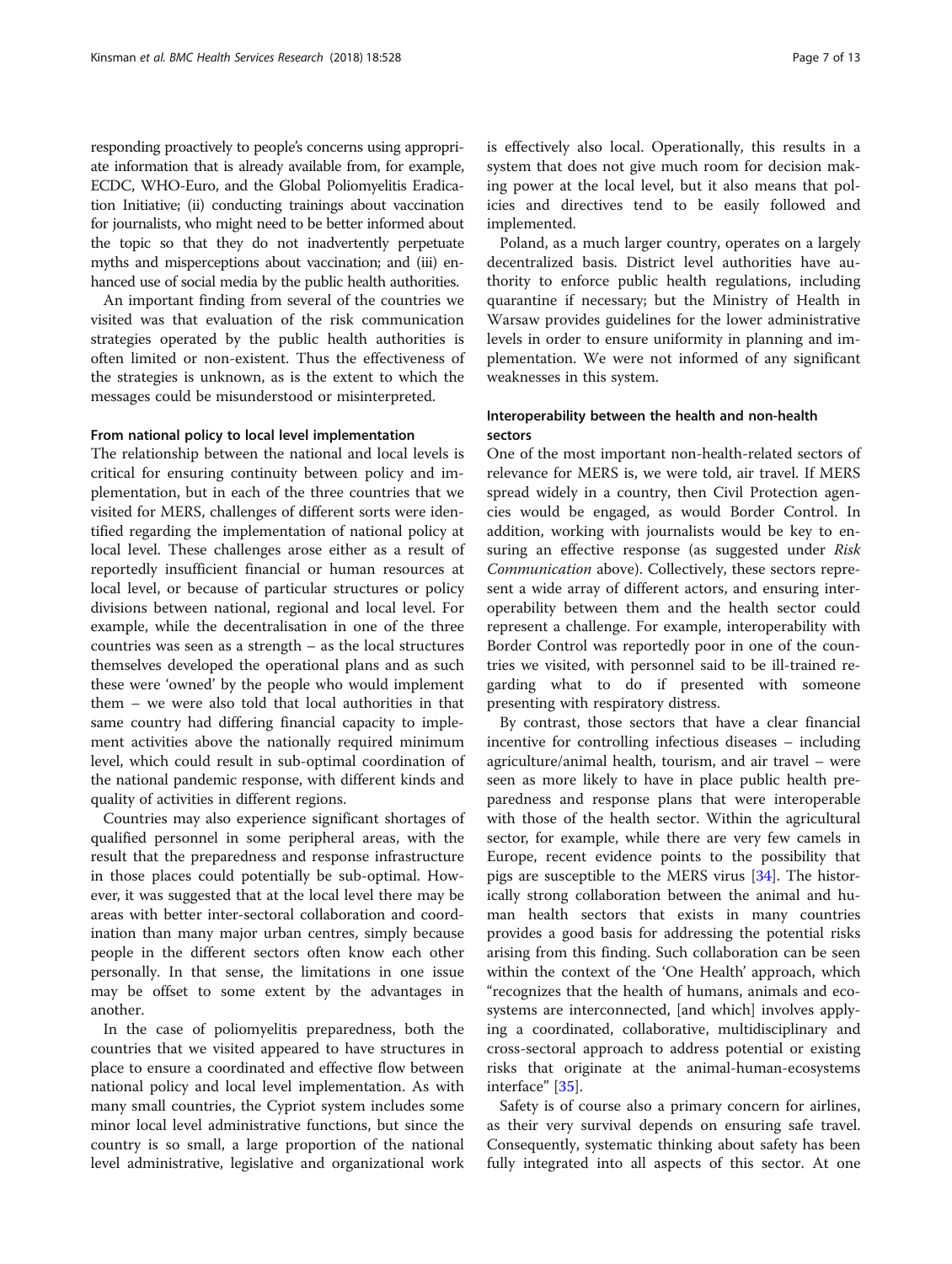airport we visited, we were told of a generic pandemic preparedness plan, which includes updated lists of key contacts for all the key institutions involved (including the national public health agency, the ambulance service, and major hospitals), and which lists clear standard operating procedures for different eventualities. If an aircraft arrived with a passenger on board who appeared to be carrying a serious infectious disease, for example, air traffic controllers would be obliged to obtain as much information as possible from the pilot in advance of their arrival, and this would be forwarded to the airport authorities who would then contact the national public health agency. Once landed, the aircraft must follow clear rules about where it is to be parked, and how the disembarking passengers are to be processed.

With regard to polio, we were told that the relevant sectors in both countries included Border Control and the Interior Ministry for the border regions, and, more widely, those responsible for managing migration and refugees. The formal procedures for inter-sectoral collaboration are reportedly not always as clearly delineated as they are for the sector-specific work, in part due to what was described as the 'vertical modes of communication' in the respective sectors. Overall, the success of inter-sectoral collaboration in poliomyelitis preparedness and response relies more on personal contacts between the key actors than on formal protocols, at least in part because there have been no cases for many years, and therefore familiarity with these protocols is limited. A local level example in one country was described to us as having very well organized inter-sectoral collaboration on poliomyelitis preparedness, involving the health authorities, the border guards, and the Ministry of the Interior, but this was because the key actors in this region know each another personally, and they meet through their work on a regular basis. However, effective and sustainable inter-sectoral collaboration on this basis is vulnerable to individual personnel moving from one official position to another, or otherwise being unavailable in a crisis situation.

## Cross-border collaboration

We found few significant disease-specific issues in relation to cross-border collaboration. Rather, the nature and extent of cross-border collaboration in addressing health threats appears to be determined primarily by the larger political context, as well as by the formal and informal relationships that may have developed between individuals and institutions on both sides of the border or borders in question.

For example, our findings suggest that a key determining factor relating to cross-border collaboration is whether or not the neighbour in question is a fellow member of the EU. As a general rule, collaboration and information exchange is greatly facilitated if it takes place between two EU Member States as opposed to between an EU Member State and a non-EU Member State. For example, the Early Warning and Response System (EWRS) was cited by interviewees in several countries as an invaluable instrument for keeping abreast of infectious disease developments in fellow-EU

countries. Operated by ECDC, EWRS is an internet-based system for sharing information about health alerts between EU Member States. It includes an option for sending a copy of any message to WHO if the information might be of wider concern, for example in the context of the International Health Regulations. EWRS does not operate outside the EU.

In one country that we visited with a non-EU Member State neighbour, two distinct perspectives of cross-border relations emerged in the interviews: the national level perspective, and the local level perspective. At national level, the flow of health information between the two capital cities was reportedly very limited, in spite of friendly relations between the countries, with most information about the other country reaching our hosts via WHO and ECDC. This was due to quite different organisational cultures between the two countries, which complicated communications. Consequently, the International Health Regulations provided the only real means for our hosts to learn about events in the other country.

At local level, by contrast, there was a very good exchange of information between the respective border control authorities, based on a longstanding bilateral legal agreement. Each border post between the two countries had personnel whose jobs specifically included communicating with their counterparts across the border. Further, border guard commanders in both countries were obliged to immediately notify their counterparts across the border in the event of any sudden and unexpected illness or disease that was identified in the area under their jurisdiction. However, much of this information stayed and was acted upon at the local level, and – because it was operational as opposed to strategic – it was not sent to national level.

In spite of the stated advantages of working with fellow EU Member States, one challenge was mentioned that arises from the EU's Schengen Agreement. At least up until the current refugee crisis, there has been free movement between all signatory countries, with no form of border control. This means that once people have entered into the Schengen Area – even if they have originated from a high-risk country for a particular infectious disease – there is no realistic way of systematically following up on their health status or ensuring that they receive health care as necessary. As MERS cases at early stages and poliomyelitis infections are usually asymptomatic, enhanced epidemiological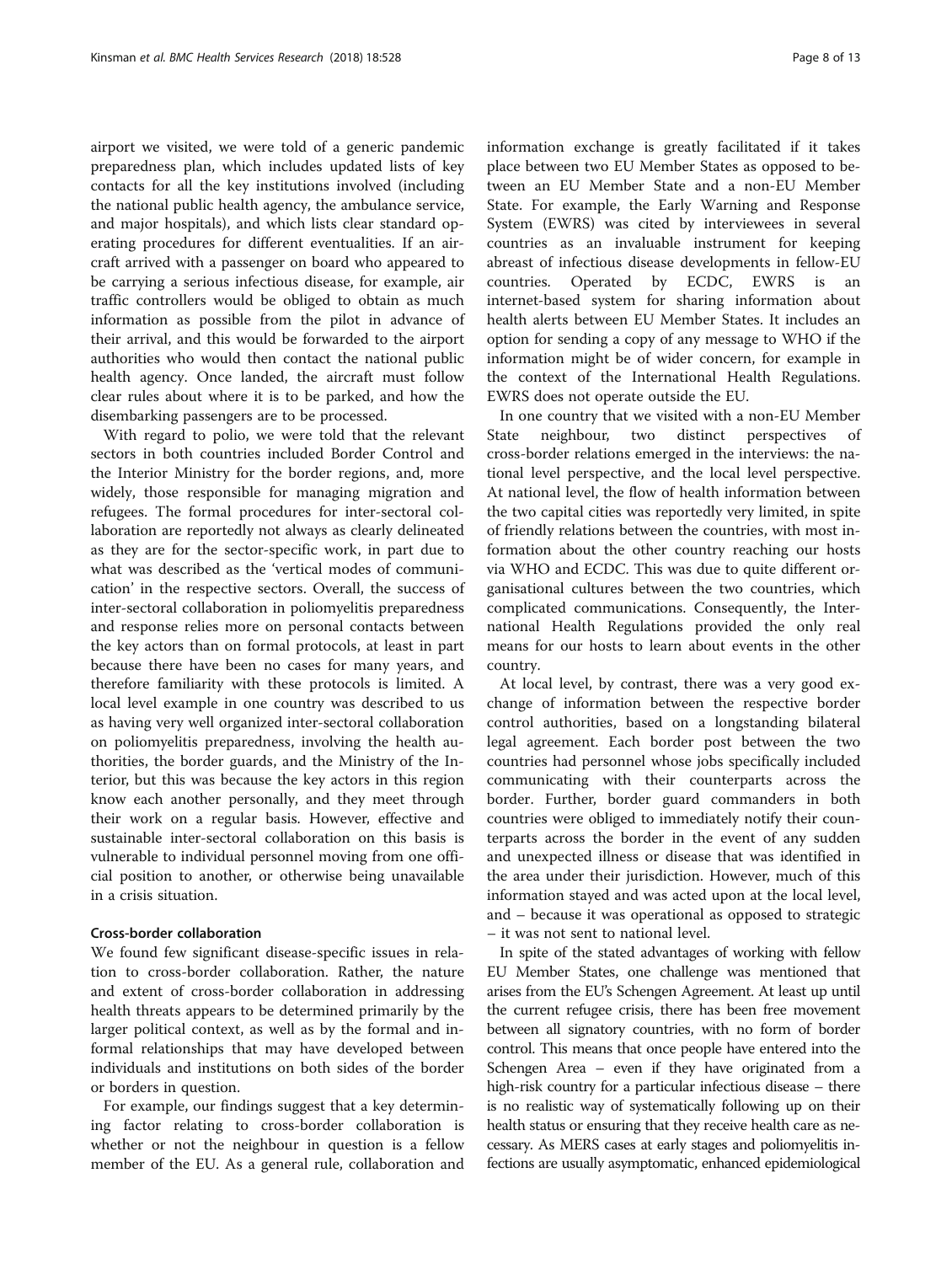surveillance and early detection therefore remain the best preventive measures. For poliomyelitis, WHO recommendations for travellers to and from countries where the virus is circulating to be vaccinated should be followed [\[36](#page-11-0)].

Participation in European and other international disease surveillance networks and associated research projects was recognised as playing an important role in maintaining high levels of cross-border preparedness. Similarly, simulation exercises involving several countries were described to us as being invaluable opportunities for identifying weaknesses in preparedness systems, and for creating the basis for strong, cross-border professional networks that could prove critical in tackling cross-border health threats. The EpiSouth project was cited as an example of this [\[37](#page-11-0)], which included both EU and non-EU Member States from the entire Mediterranean region. Such exercises are expensive, however, and EU support for more such multi-country simulation exercises, possibly also including non-EU countries, was suggested as a potentially good investment.

## **Discussion**

This qualitative study has investigated the public health preparedness and response efforts of five EU member States, with specific reference to MERS-Coronavirus and polio. Aspects of the work have previously been published as ECDC Technical Reports [[38\]](#page-11-0) [\[39](#page-11-0)], but we are not aware of any other comparable multi-country research into public health preparedness and response in Europe. As such, the findings provide important insights into some of the current preparedness and response processes in the region.

The overall finding from this work is that there is a high level of technical expertise available to implement existing preparedness and response plans for MERS and polio, in the event that this became necessary. The fact that the formal protocols were not always up to date was to some extent offset by what appeared to be good personal relations within the relevant professional networks, which could be brought into play in the event of a public health emergency. It was also clear to us that the individuals and institutions concerned well understood the relevant legal frameworks as well as the operational procedures that would have to be followed if there was a MERS outbreak or a polio event in their country.

The most significant preparedness challenges that we identified were the result of pressures on public budgets and associated restructuring and reorganization of public health systems, which brought about consequences ranging from limiting the opportunities for training and exercises; making it more difficult to recruit and retain experienced, well trained staff; and for systematically identifying good practices and lessons learned that could be incorporated into protocols. Although our study design did not permit significant investigations into local-level variations in preparedness [\[40](#page-11-0)], budgetary challenges have been reported before in other contexts at both national and local levels [[41\]](#page-11-0) [\[42](#page-11-0)] [[43\]](#page-11-0), so it is likely that this challenge is also reflected at local level in at least some of the participating countries. An overriding conclusion, therefore, is that countries must ensure that sustainable human resource and funding capacity for public health preparedness and response activities is secured at all administrative levels, based on systematic risk assessment and risk ranking exercises.

By conducting this research on two different diseases, we have observed areas in preparedness and response where all-hazard, generic plans may be suitable [\[44](#page-11-0)] [[45](#page-12-0)], and other areas where more disease-specific plans are needed. For example, in relation to cross-border collaboration, it was seen as more important to have protocols that ensure open communications between the authorities on both sides of the border than to have a disease-specific plan. By contrast, the content of risk communication messages clearly needs to be disease-specific in order to inform the public how best to respond to a given threat. The discussion below outlines some of the issues, both generic and disease-specific, that have emerged through this study.

With regard to cross-border communications, the International Health Regulations (IHR) and Early Warning and Response System (EWRS) were cited as essential tools for staying abreast of events in other countries, and ECDC also manages and facilitates disease-specific communication platforms that have proven useful for a variety of disease groups, such as food-and waterborne disease and vaccine-preventable disease. Such a platform does not, however, exist for respiratory diseases. Conducting cross-border simulation exercises during 'peacetime' was therefore seen as one way of developing the requisite networks and contacts to ensure good levels of preparedness and response for such diseases [[46\]](#page-12-0). Since exercises can be costly, a legal framework is found in Article 4 of EU Decision 1082 that could be used to leverage funds to support them.

As with cross-border communications, the development of good inter-sectoral coordination and collaboration should also be prioritised in public health preparedness activities [\[41\]](#page-11-0). We saw efforts towards this in all the five countries we visited, though it occurred to different degrees in each of the five countries and between the different sectors therein: formal procedures or protocols aimed at ensuring good inter-sectoral collaboration [[47\]](#page-12-0) are not always in place. Where such protocols do not exist, they should be drafted collectively by the relevant authorities and circulated to those who will implement them; and where they do exist, they should be regularly reviewed and updated as appropriate. An additional strategy that has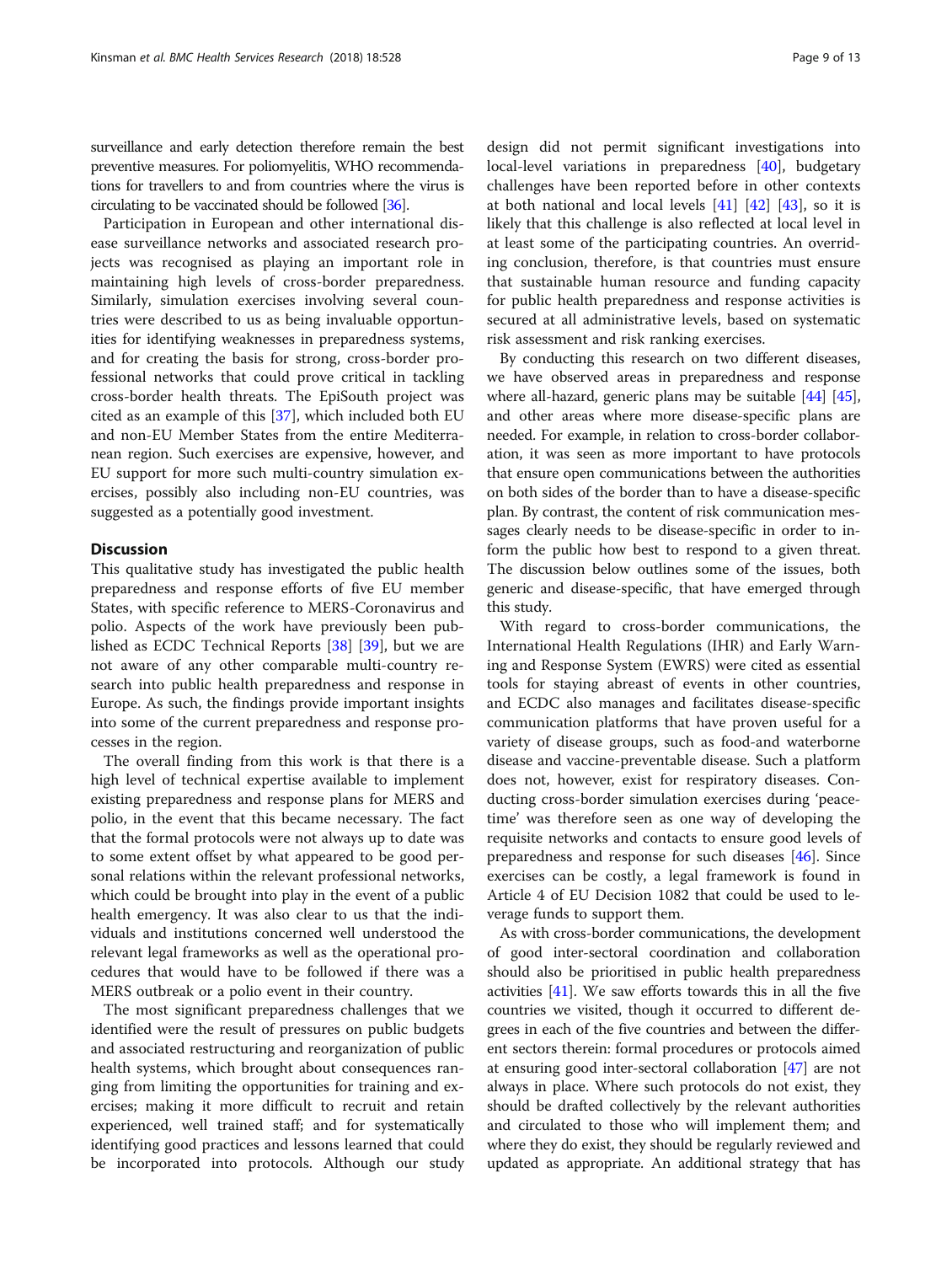reportedly improved inter-sectoral coordination in preparedness initiatives is the 'meta-leadership summit', which provides a venue for leaders of different organizations and sectors involved in decision making during a major emergency to learn the concepts and practice of multi-sectoral collaboration and resource-sharing [\[48\]](#page-12-0).

Overall, high technical capacity and preparedness levels were observed for polio. The absence of environmental surveillance in both Cyprus and Poland, reportedly due to financial or policy constraints, remained a concern for some of our interviewees. They pointed out that relatively modest costs may be incurred by an environmental surveillance programme over the short-to-medium term, but such a programme could nonetheless be seen as a potentially cost-saving exercise over the longer term, since it could identify a poliomyelitis outbreak early on, thus triggering a rapid response [[32\]](#page-11-0) which would significantly reduce its spread, impact, and cost.

One systemic weakness identified in our study was that, in several of the countries visited, relatively little of the risk communication work conducted during previous public health events has been subjected to formal evaluation – a problem that has previously been reported in other areas in public health  $[49]$ . Consequently, there is limited documentation about the lessons that have been learned, which means that effective risk communication during future public health threats may have to rely on the relevant institutions having retained those individuals who have previously been engaged in key positions. This cannot be taken for granted, especially in countries where austerity measures have significantly cut public health budgets, and consequently there is the risk of mistakes from the past being repeated, while good practices are forgotten  $[50]$  $[50]$  $[50]$ . One way to address this gap would be for Member States to receive training and support from agencies such as ECDC to develop their evaluation capacity. This could be beneficial both for risk communication specifically, but also more broadly in relation to other aspects of public health emergency response.

## Study strengths and weaknesses

Some reflections on our methodological approach are due here. Perhaps the major advantage of our overall strategy – the use of foreign, or otherwise external social scientists to conduct open-ended interviews with in-country experts – was that it provided the opportunity for the latter to reflect on their work in a way that can offer a fresh perspective on what may often seem self-evident to them as 'insiders' [\[51](#page-12-0)].

Further, the multi-sectoral perspective that we took provided us with a much wider lens through which to view the different countries' preparedness activities and capacities than would have been gained had we focused only on the health sector. From the participating countries' points of view, our meetings with stakeholders from non-health-related sectors brought people out of their sectoral 'silos', and, in this sense, the research process itself contributed to awareness raising about public health preparedness, and to facilitating contacts between the different stakeholders and sectors.

In spite of these clear advantages, there were also practical challenges inherent in our methodology, not least of which were the time and effort required by the national counterparts to organise the interviews and the schedules for our visits. Language issues also presented challenges: all the interviews in Spain were conducted by native Spanish speakers, but not all interviewees in Poland, Cyprus or Greece were comfortable or able to communicate effectively in English, which meant that on a few occasions we had to bring in professional translators. This had cost implications, and, although the translators were invariably excellent, some nuances may have been lost. In addition, the research team was not able to understand all the documentation sent to us by the ECDC NFPs in these countries, which meant we had to use translation software. Again, although this facilitated our understanding the main points, some of the finer details may have been lost.

Finally, this was an exploratory study that covered a broad range of topics, based on a limited number of key informants per country. A number of areas were identified that would benefit from more detailed investigation in future. For example, we did not review the participating countries' health systems structures or organisations in relation to their preparedness and response capacity, even if these are clearly important for ensuring good overall coordination at regional and national level. In addition, we did not manage to gather rich material on business continuity, risk assessment, or on the interoperability of plans between different sectors in the event of a public health emergency. We believe that our overall methodological approach could be used as the basis for designing a more comprehensive study, including on these specific topics, aimed at further improving our understanding of preparedness planning and implementation processes.

## Conclusions

This qualitative study has investigated preparedness and response measures to MERS and poliomyelitis in five different EU Member States. Plans and capacities do exist in all the countries, and important lessons have been learned and institutionalised based on experiences from recent public health emergencies, such as SARS (2003), the H1N1 pandemic (2009), and Ebola (2014– 2016). There have also been substantial legacy benefits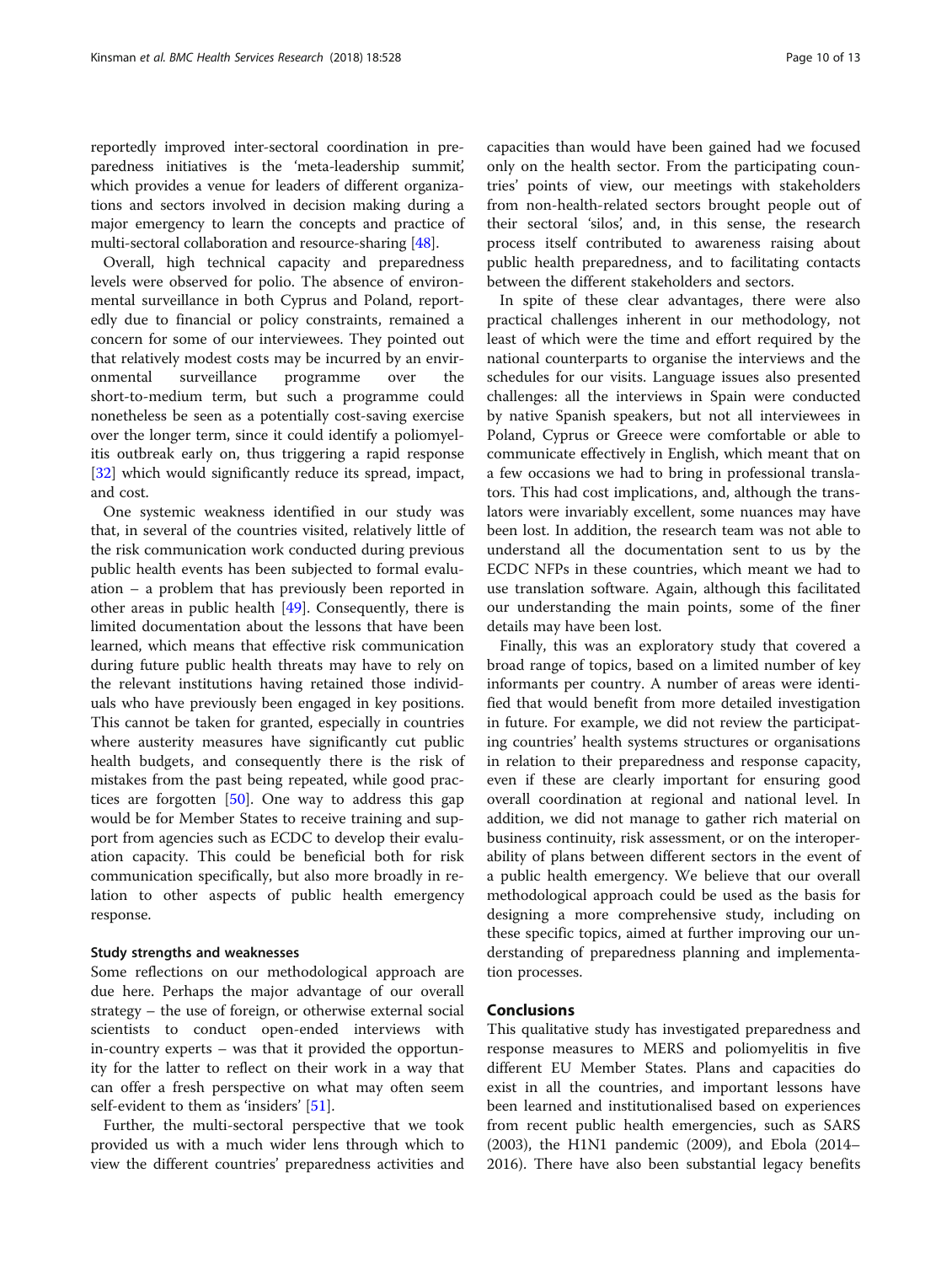<span id="page-10-0"></span>from recent mass gatherings such as the Olympics, which were held in Greece in 2004, and the UK in 2012.

However, the innovations, experience, and training from these events are vulnerable to political and policy prioritisation moving away from ensuring sustainable core public health capacities in some of the participating countries. Further, formal evaluations of major public health events are not systematically conducted in all the countries, whereby lessons learned may be documented for use in future emergencies. Since much of the strength in the systems that we have observed is based on good personal connections between key professionals who work together, these systems are vulnerable to the possibility that key individuals are incapacitated or otherwise unavailable during an emergency. This applies in particular in relation to inter-sectoral and cross-border coordination, which, within the context of EU Decision 1082, are core components of public health preparedness in Europe today. Conducting evaluations, documenting the findings, and disseminating these widely through regular training of all relevant personnel are therefore essential activities for ensuring the resilience of European public health preparedness systems.

## **Endnotes**

<sup>1</sup>Each EU Member State nominates their own ECDC NFP for Preparedness and Response. In some cases, ECDC NFPs are the same individuals as those nominated to be WHO International Health Regulation focal points, but the choice depends on the country and there is no specific requirement from the international institutions in this regard. Depending on the organisational structure of the countries, ECDC NFPs for Preparedness and Response could sit in the Ministry of Health or in the National Public Health Institute. The ECDC NFP for Preparedness and Response is responsible for the following: Facilitating links within the health sector and with other sectors for the operational aspects of preparedness and response plans; Ensuring dissemination of information to, and consolidating input from relevant sectors of the administration, including those responsible for other functions related to preparedness and response (surveillance, laboratories, clinics, public health services); Ensuring quick and easy contacts with ECDC for urgent matters; and reviewing Risk Assessments and other documents together with ECDC before they are made public.

## Additional file

[Additional file 1:](https://doi.org/10.1186/s12913-018-3326-0) Sectors and affiliations of the interviewees in the five participating countries. (PDF 436 kb)

#### Abbreviations

AFP: Acute Flaccid Paralysis; cVDPV : Circulating Vaccine-Derived Poliovirus; EU : European Union; EWRS: Early Warning and Response System; GPEI : Global Polio Eradication Initiative; IHR : International Health Regulations;

MERS : Middle East Respiratory Syndrome; NFP: National Focal Point; PHEIC: Public Health Emergency of International Concern; RCC : Regional Certification Commission for Poliomyelitis Eradication; SARS : Severe Acute Respiratory Syndrome; SIMEX: Simulation Exercise; VDPV : Vaccine-derived poliovirus; VPD: Vaccine Preventable Disease; WHO : World Health **Organization** 

#### Acknowledgements

The authors gratefully acknowledge the invaluable input from all our interviewees. We also acknowledge the support we received at country level prior to, during, and after our visits, from Maria Koliou (Cyprus), Agoritsa Baka (Greece), Sotirios Tsiodras (Greece), Michał Ilnicki (Poland), Berta Suárez Rodríguez (Spain), Fernando Simon (Spain), and Paul Riley (UK). Pasi Penttinen of the Influenza and other Respiratory Viruses Programme, ECDC, and Lucia Pastore Celentano of the Vaccine-Preventable Disease programme, ECDC, as well as Donato Greco (external consultant engaged in the development of ECDC poliomyelitis strategy), provided important technical input over the course of the project.

#### Funding

This work was funded under the European Centre for Disease Prevention and Control's Framework Contract Number ECDC/2014/005. Five of the authors of this paper are employed by ECDC, and collectively they played a central role in the study.

#### Availability of data and materials

The interviews used and analysed for the current study were conducted with a range of government and district level officials from the five participating countries, and as such the datasets cannot be made publicly available. However, the datasets are available from the corresponding author on reasonable request, and after consultation with the ECDC National Focal Points for Preparedness for the five participating countries.

#### Authors' contributions

JK drafted the study protocol, the interview protocols, led the Greece and Poland country visits and report writing, managed the Umeå team, and led the drafting of the manuscript; JA was the junior scientist for the country visits to the UK, Greece, Poland and Cyprus; FE led the country visit and the report writing for the Cyprus field work; MF led the country visit and the report writing for the UK field work; PAM and LOG conducted the country visit and wrote the report for the Spain field work; RN supported the Greece country visit and the MERS component of the work; TD supported the Poland country visit and the poliomyelitis component of the work; PCS supported the Cyprus country visit and the poliomyelitis component of the work; MC provided strategic input into the whole project and supported the Greece country visit; ST was the ECDC project manager, in which capacity she critiqued drafts of and approved the final version of the study protocol and the interview protocols, facilitated all formal contacts with the five countries before and during the country visits, participated in the UK and Poland country visits, and supported the drafting of the manuscript. All authors reviewed and gave substantive input into all drafts of the manuscript. All authors read and approved the final manuscript.

## Ethics approval and consent to participate

For performing the study, ECDC complied with Regulation (EC) No 45/2001 on the processing of personal data. We provided the ECDC Data protection officer with a notification form about the study and storage of information, and the written consent forms are stored securely at the ECDC offices. This work did not pass through national ethics committees as, legally, ECDC is not under the jurisdiction of any of these committees due to the agency's legal status as established under the EU Treaties. The requirements for ECDC are determined at the level of the EU Treaties (and the Charter of Fundamental Rights) and international conventions and international conventions, and these were duly followed throughout the study. All interviewees participated strictly in their professional capacity, and they all gave informed consent.

## Consent for publication

Not applicable.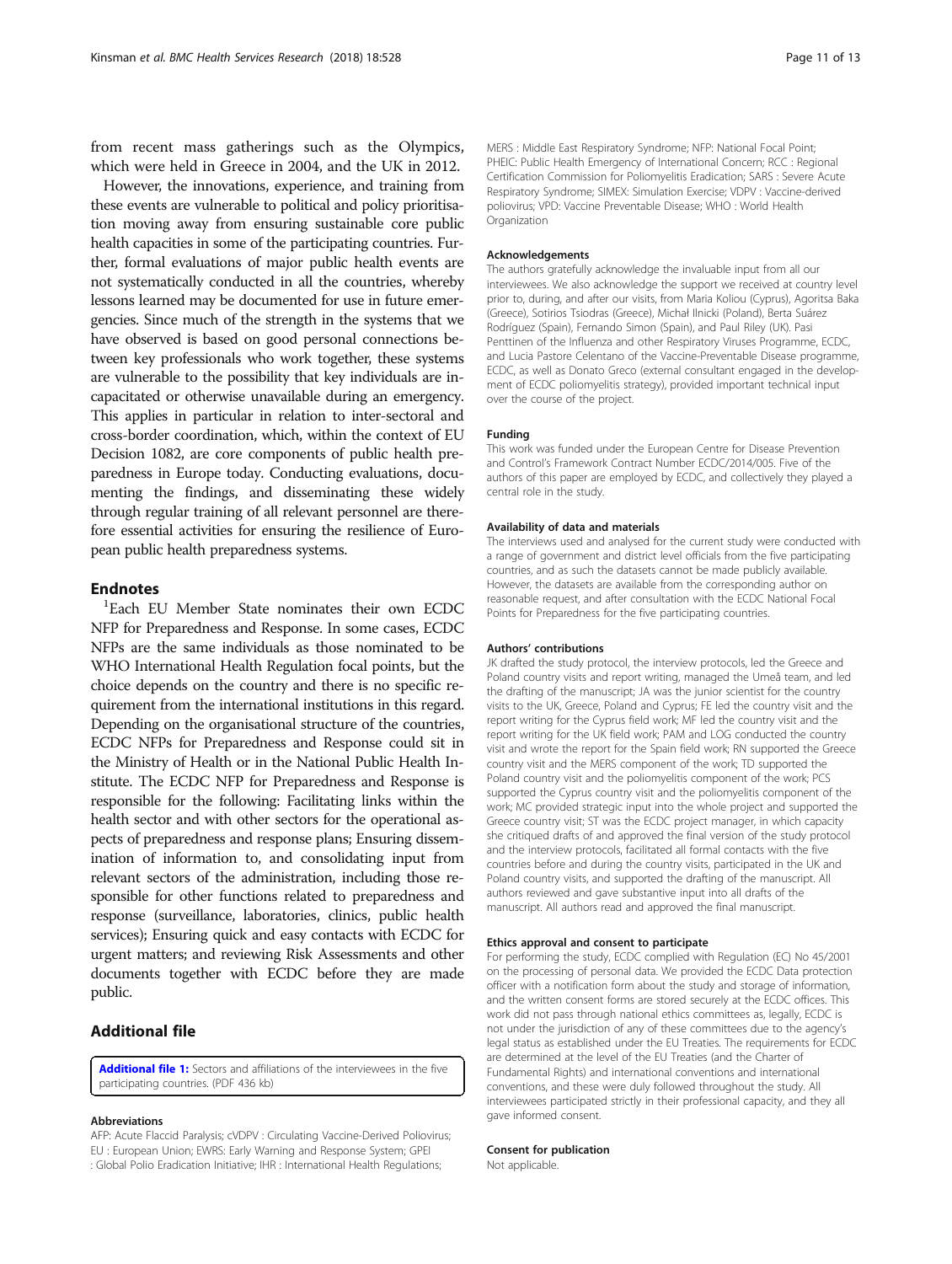## <span id="page-11-0"></span>Competing interests

The authors declare that they have no competing interests.

## Publisher's Note

Springer Nature remains neutral with regard to jurisdictional claims in published maps and institutional affiliations.

### Author details

<sup>1</sup>Department of Public Health and Clinical Medicine, Epidemiology and Global Health Unit, Umeå University, 901 87 Umeå, Sweden. <sup>2</sup>European CBRNE Centre, Umeå University, 901 85 Umeå, Sweden. <sup>3</sup>Department of Clinical Microbiology, Umeå University, 901 85 Umeå, Sweden. <sup>4</sup>Nursing Section, Faculty of Medicine, Autonoma de Madrid University, Madrid, Spain. <sup>5</sup>CIBER of Epidemiology and Public Health (CIBERESP), Madrid, Spain. 6 European Centre for Disease Prevention and Control, Granits väg 8, 171 65 Solna, Sweden.

## Received: 29 May 2017 Accepted: 25 June 2018 Published online: 06 July 2018

## References

- 1. EU. Decision No 1082/2013/EU of the European Parliament and of the Council of 22 October 2013 on Serious Cross-Border Threats to Health. Brussels: European Parliament; 2013.
- 2. de Sousaa R, Reuskena C, Koopmansa M. MERS coronavirus: Data gaps for laboratory preparedness. J Clin Virol. 2014;59:4–11.
- 3. Malani P. First US MERS-CoV cases Undersceore need for preparedness. JAMA. 2014;311(21):2160–1.
- 4. Balkhy HH, Perl TM, YM A. Preventing healthcare-associated transmission of the Middle East respiratory syndrome (MERS): our Achilles heel. J Infect Public Health. 2016;9:208–12.
- 5. TFAH. Outbreaks: protecting Americans from infectious diseases. Washington DC: Trust for America Health; 2015.
- 6. Leitmeyer KC. Critical contribution of laboratories to outbreak response support for Middle East respiratory syndrome coronavirus. Clin Infect Dis. 2015;60(3):378–80.
- EU. Response to serious cross-border health threats (ebola, polio, MERS). European Commission, Public Health: Preparedness and Response. [Online] 21 June 2016. [http://ec.europa.eu/health/preparedness\\_response/risk\\_](http://ec.europa.eu/health/preparedness_response/risk_management/response/index_en.htm) [management/response/index\\_en.htm.](http://ec.europa.eu/health/preparedness_response/risk_management/response/index_en.htm)
- 8. Zumla A, Hui DS, Perlman S. Middle East Respiratory Syndrome. Lancet. 2015;386:995–1007.
- 9. WHO. WHO publishes list of top emerging diseases likely to cause major epidemics. World Health Organisation, Essential medicines and health products. [Online] WHO; 2015. [http://www.who.int/medicines/ebola](http://www.who.int/medicines/ebola-treatment/WHO-list-of-top-emerging-diseases/en)[treatment/WHO-list-of-top-emerging-diseases/en/.](http://www.who.int/medicines/ebola-treatment/WHO-list-of-top-emerging-diseases/en)
- 10. Hui DS. Super-spreading events of MERS-CoV infection. Lancet. 2016; 388(10048):942–3.
- 11. CDC. Middle East Respiratory Syndrome (MERS) Transmission. Centers for Disease Control and Prevention. [Online] 13 July 2016. [https://www.cdc.gov/](https://www.cdc.gov/coronavirus/mers/about/transmission.html) [coronavirus/mers/about/transmission.html](https://www.cdc.gov/coronavirus/mers/about/transmission.html).
- 12. WHO. Middle East respiratory syndrome coronavirus (MERS-CoV). World Health Organisation. [Online] 4 April 2017. [http://www.who.int/csr/don/04](http://www.who.int/csr/don/04-april-2017-mers-qatar/en) [april-2017-mers-qatar/en/](http://www.who.int/csr/don/04-april-2017-mers-qatar/en).
- 13. ECDC. Severe respiratory disease associated with Middle East respiratory syndrome (MERS-CoV), 21st update, 21 October. Stockholm: European Centre for Disease Prevention and Control; 2015.
- 14. WHO. Middle East respiratory syndrome coronavirus (MERS-CoV) Austria. World Health Organisation: Emergencies preparedness, response. [Online] 2016. [http://www.who.int/csr/don/20-september-2016-mers-austria/en/.](http://www.who.int/csr/don/20-september-2016-mers-austria/en)
- 15. WHO. WHO statement on the tenth meeting of the IHR emergency committee regarding MERS. Geneva: World Health Organisation; 2015. 16. Alsahafia AJ, Cheng AC. The epidemiology of Middle East respiratory
- syndrome coronavirus in the Kingdom of Saudi Arabia, 2012–2015. Int J Infect Dis. 2016;45:1–4.
- 17. Wong G, et al. MERS, SARS, and Ebola: the role of super-spreaders in infectious disease. Cell Host Microbe. 2015;(18)398–401.
- 18. Lee SS, Wong NS. Probable transmission chains of Middle East respiratory syndrome coronavirus and the multiple generations of secondary infection in South Korea. Int J Infect Dis. 2015;38:35-7.
- 19. WHO. WHO statement on the meeting of the international health regulations emergency committee concerning the international spread of wild poliovirus. Geneva: World Health Organisation; 2014.
- 20. WHO-EURO. Maintaining polio-free status of European Region as part of the global polio Endgame Strategy. WHO-EURO, Health Topics: Poliomyelitis. [Online] 21 June 2016. [http://www.euro.who.int/en/health-topics/](http://www.euro.who.int/en/health-topics/communicable-diseases/poliomyelitis/maintaining-polio-free-status-of-european-region-as-part-of-the-global-polio-endgame-strategy) [communicable-diseases/poliomyelitis/maintaining-polio-free-status-of](http://www.euro.who.int/en/health-topics/communicable-diseases/poliomyelitis/maintaining-polio-free-status-of-european-region-as-part-of-the-global-polio-endgame-strategy)[european-region-as-part-of-the-global-polio-endgame-strategy](http://www.euro.who.int/en/health-topics/communicable-diseases/poliomyelitis/maintaining-polio-free-status-of-european-region-as-part-of-the-global-polio-endgame-strategy).
- 21. ECDC. Risk of introduction and transmission of wild-type poliovirus in EU/ EEA countries following events in Israel and Syria – updated risk assessment. Stockholm: European Centre for Disease Prevention and Control; 2013.
- 22. ECDC. Rapid risk assessment: outbreak of circulating vaccine-derived poliovirus type 1 (cVDPV1) in Ukraine. Stockholm: European Centre for Disease Prevention and Control; 2015.
- 23. RCC. Report of the 29th meeting of the European certification Committee for Poliomyelitis Eradication. Copenhagen: World Health Organisation; 2015.
- 24. Yin RK. Case study research: design and methods. Thousand Oaks: SAGE; 2009.
- 25. WHO. Global Health Observatory data repository: Polio (Pol3) Immunization coverage estimates by country. World Health Organisation; 2016. [http://](http://apps.who.int/gho/data/node.main.A831) [apps.who.int/gho/data/node.main.A831.](http://apps.who.int/gho/data/node.main.A831)
- 26. Global Polio Eradication Initiative. Surveillance Indicators. ihrEI, Polio Today. 2017. [http://polioeradication.org/polio-today/polio-now/surveillance](http://polioeradication.org/polio-today/polio-now/surveillance-indicators)[indicators/.](http://polioeradication.org/polio-today/polio-now/surveillance-indicators)
- 27. World Health Organization. Guidelines for environmental surveillance of poliovirus circulation. Geneva: WHO; 2003.
- 28. GPEI. Global Polio Eradication Initiative, Data and Monitoring: Surveillance. Global Polio Eradication Initiative. [Online] 21 June 2016a. [http://www.](http://www.polioeradication.org/dataandmonitoring/Surveillance.aspx) [polioeradication.org/dataandmonitoring/Surveillance.aspx](http://www.polioeradication.org/dataandmonitoring/Surveillance.aspx).
- 29. Nelson C, Lurie N, Wasserman J. Assessing Public Health Emergency Preparedness: Concepts, Tools, and Challenges. Annu Rev Public Health. 2007;28:1–18.
- 30. NCC. Annual update on polio eradication activities for 2014. Warsaw: National Certification Committee for Polio Eradication; 2014.
- 31. Theodorou M, et al. Cyprus: health system review. Health Syst Trans. 2012; 14(6):1–128.
- 32. GPEI. Responding to a poliovirus event and outbreak: general standard operating procedures. Geneva: Global Polio Eradication Initiative; 2016b.
- 33. Chen R. Vaccine risks: real, perceived and unknown. Vaccine. 1999;17(S3):S41–6.
- 34. Vergara-Alert J, et al. Livestock susceptibility to infection with Middle East respiratory syndrome coronavirus. Emerg Infect Dis. 2017;23(2):232–40.
- 35. One Health Global Network. What is One health? One Health Global Network. [Online] One Health Global Network; 2017. [http://www.](http://www.onehealthglobal.net/what-is-one-health) [onehealthglobal.net/what-is-one-health/.](http://www.onehealthglobal.net/what-is-one-health)
- 36. WHO. Twelfth meeting of the Emergency Committee under the International Health Regulations (2015) regarding the international spread of poliovirus. WHO Media Centre; 2017. [http://www.who.int/mediacentre/](http://www.who.int/mediacentre/news/statements/2017/poliovirus-twelfth-ec/en) [news/statements/2017/poliovirus-twelfth-ec/en/](http://www.who.int/mediacentre/news/statements/2017/poliovirus-twelfth-ec/en).
- 37. EpiSouth. Network for the control of public health threats in the Mediterranean region and south East Europe. EpiSouth Network; 2017. [http://www.episouthnetwork.org/.](http://www.episouthnetwork.org/)
- 38. ECDC. Preparedness planning for respiratory viruses in EU member states - three case studies on MERS preparedness in the EU. Stockholm: European Centre for Disease Prevention and Control; 2015. ISBN 978–92–9193-622-9
- 39. ECDC. Case studies on preparedness planning for polio in Poland and Cyprus. Stockholm: European Centre for Disease Prev Control; 2016. ISBN 978–92–9498-025-0
- 40. Lurie N, et al. Local variation in public health preparedness: Lessons from California. Health Affairs Suppl Web Exclusives. 2004;(4):W4, 341-53.
- 41. Bevc CA, et al. Institutional facilitators and barriers to local health preparedness planning for vulnerable and at-risk populations. Public Health Rep. 2014;129(S4):35–41.
- 42. Heras-Mosteiro J, Sanz-Barbero B, Otero-Garcia L. Health care austerity measures in times of crisis: the perspectives of primary health care physicians in Madrid, Spain. Int J Health Serv. 2015;46(2):283–99.
- 43. Legido-Quigley H, et al. Will austerity cuts dismantle the Spanish healthcare system? 2013. BMJ. 346:f2363.
- 44. UNISDR. Sendai framework for disaster risk reduction, 2015–2013. Geneva: United Nations Office for Disaster Risk Reduction; 2015.